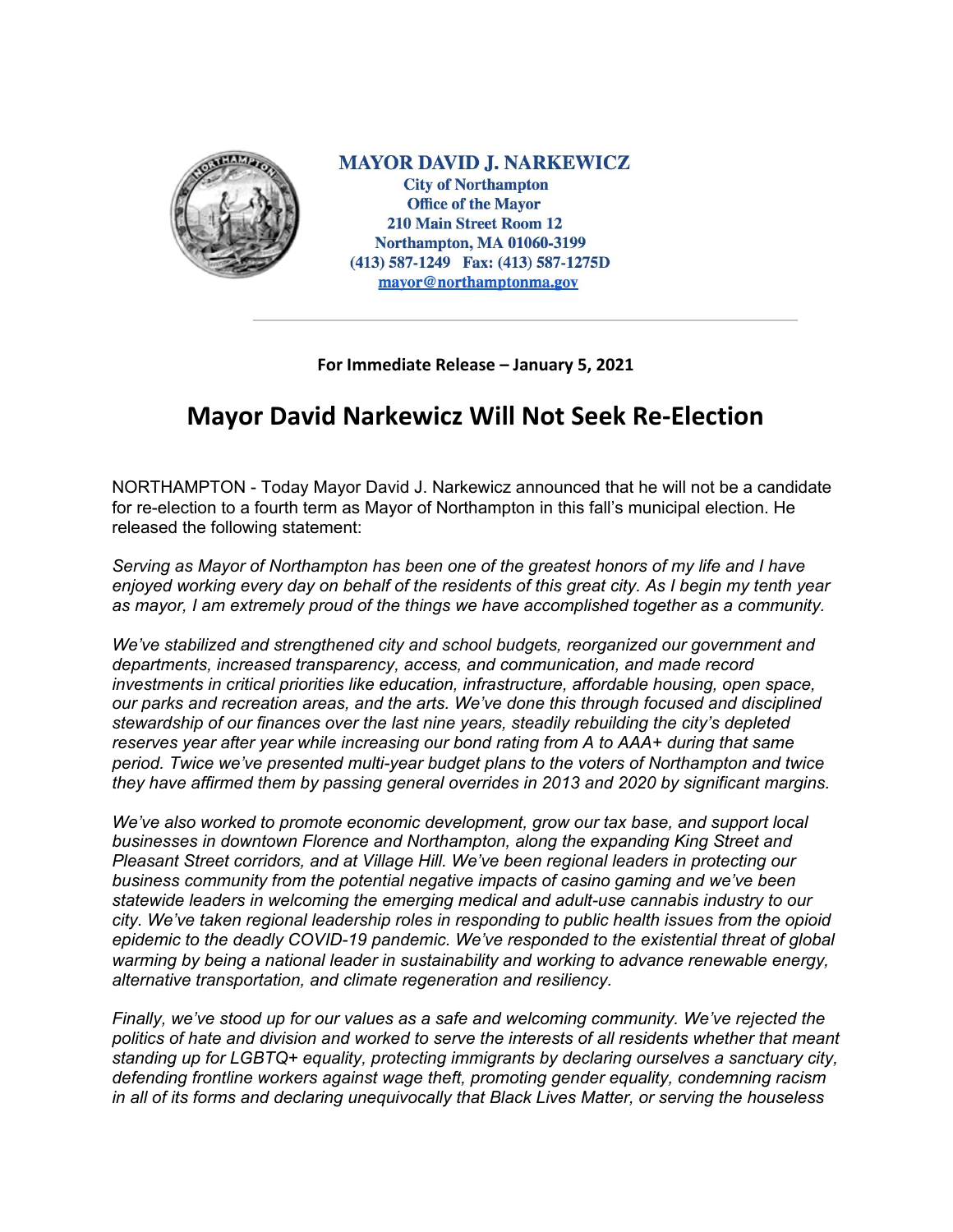*and other at-risk and marginalized people. These are the values that make our city great and they have been my compass as its leader.*

*When I first announced my candidacy for Mayor of Northampton back in March of 2011, I said it was time for "a new generation of leadership to move our great city forward." Now, after what will be a decade of significant work and progress for Northampton, the time for new leadership has come again. Today I am announcing that I will not seek a fourth term as your mayor.*

*I have had the privilege of serving the City of Northampton in both appointed and elected roles for more than twenty years. Now I want to step back and let other community members bring their ideas and energy forward to address the important issues and challenges facing our city. Please know that I will continue working hard on those issues and challenges every day for the remaining months of my term, including leading our city safely through the unprecedented COVID-19 pandemic, writing my tenth and final city budget, and completing several high-priority capital and planning projects.*

*I have been privileged to work with a skilled, experienced, and dedicated group of department heads who are committed to their agency missions and the larger team mission of delivering high-quality municipal services to the taxpayers. There is no better illustration of that spirit of teamwork and collaborative problem-solving than the city's ongoing multi-departmental emergency response to COVID-19 over these last many months. I am grateful to them, the members of my staff, and all of the hard-working city and school employees that I have been honored to serve alongside and lead.*

*Finally, and most importantly, I want to thank my wife and daughters for their love and support and the many sacrifices they have made to allow me to do this important work. My family has been my biggest supporters and my safe harbor during the many challenging times I've faced as mayor.*

I love this city and understand the critical role of the mayor in its ongoing success. That is why I *am making my political intentions known early in order to allow other city residents the opportunity to consider running and form campaigns. I pledge to work with whomever Northampton voters select to succeed me to ensure a smooth transition on January 2, 2022.*

David Narkewicz was first elected to a two-year term as the City of Northampton's 44th Mayor on November 8, 2011. Following a charter change, Narkewicz was re-elected to the city's first four-year mayoral term in 2013 and then re-elected again to his current four-year term in 2017.

Prior to becoming the city's chief elected official, Narkewicz served three terms on the Northampton City Council. He was elected Ward 4 City Councilor in 2005 and re-elected in 2007.

In 2009, Narkewicz was elected Councilor at Large and his colleagues elected him City Council President. His council presidency included serving four months as the city's Acting Mayor following the early retirement of Mayor Clare Higgins on September 9, 2011.

Before his 16 years in elective office, Narkewicz served as an appointed member of two Northampton boards and commissions. Mayor Mary Ford appointed Narkewicz to the Zoning Board of Appeals in 1999, where he served as vice-chair. Mayor Clare Higgins appointed him to the Transportation and Parking Commission in 2003, a newly created board Narkewicz would later go on to chair.